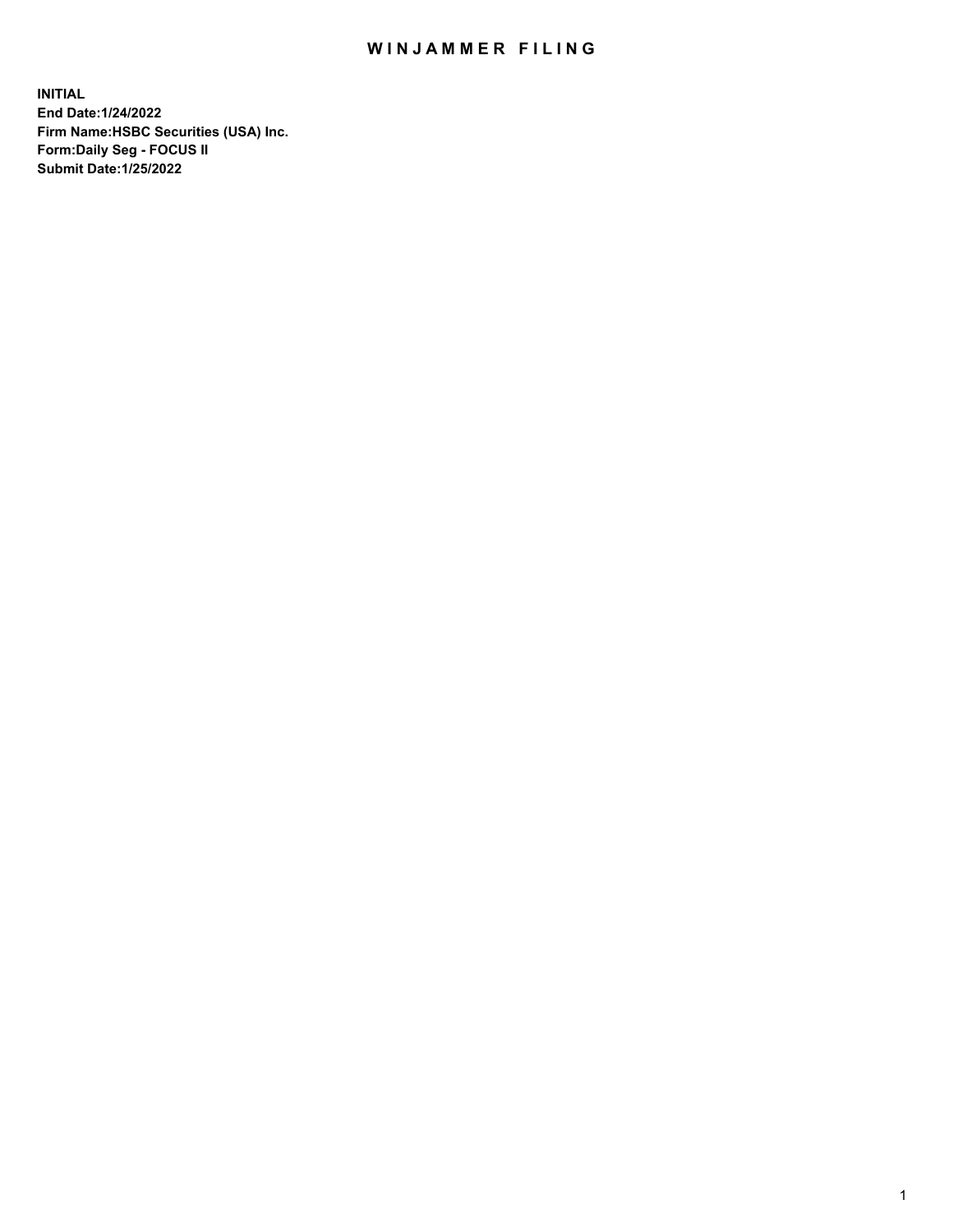**INITIAL End Date:1/24/2022 Firm Name:HSBC Securities (USA) Inc. Form:Daily Seg - FOCUS II Submit Date:1/25/2022 Daily Segregation - Cover Page**

| Name of Company                                                                                                                                                                                                                                                                                                                | <b>HSBC Securities (USA) Inc.</b>                          |
|--------------------------------------------------------------------------------------------------------------------------------------------------------------------------------------------------------------------------------------------------------------------------------------------------------------------------------|------------------------------------------------------------|
| <b>Contact Name</b>                                                                                                                                                                                                                                                                                                            | <b>Michael Vacca</b>                                       |
| <b>Contact Phone Number</b>                                                                                                                                                                                                                                                                                                    | 212-525-7951                                               |
| <b>Contact Email Address</b>                                                                                                                                                                                                                                                                                                   | michael.vacca@us.hsbc.com                                  |
| FCM's Customer Segregated Funds Residual Interest Target (choose one):<br>a. Minimum dollar amount: ; or<br>b. Minimum percentage of customer segregated funds required:% ; or<br>c. Dollar amount range between: and; or<br>d. Percentage range of customer segregated funds required between:% and%.                         | 96,000,000<br><u>0</u><br>0 <sub>0</sub><br>00             |
| FCM's Customer Secured Amount Funds Residual Interest Target (choose one):<br>a. Minimum dollar amount: ; or<br>b. Minimum percentage of customer secured funds required:%; or<br>c. Dollar amount range between: and; or<br>d. Percentage range of customer secured funds required between:% and%.                            | 15,000,000<br><u>0</u><br>0 <sub>0</sub><br>0 <sub>0</sub> |
| FCM's Cleared Swaps Customer Collateral Residual Interest Target (choose one):<br>a. Minimum dollar amount: ; or<br>b. Minimum percentage of cleared swaps customer collateral required:% ; or<br>c. Dollar amount range between: and; or<br>d. Percentage range of cleared swaps customer collateral required between:% and%. | 75,000,000<br><u>0</u><br><u>00</u><br>00                  |

Attach supporting documents CH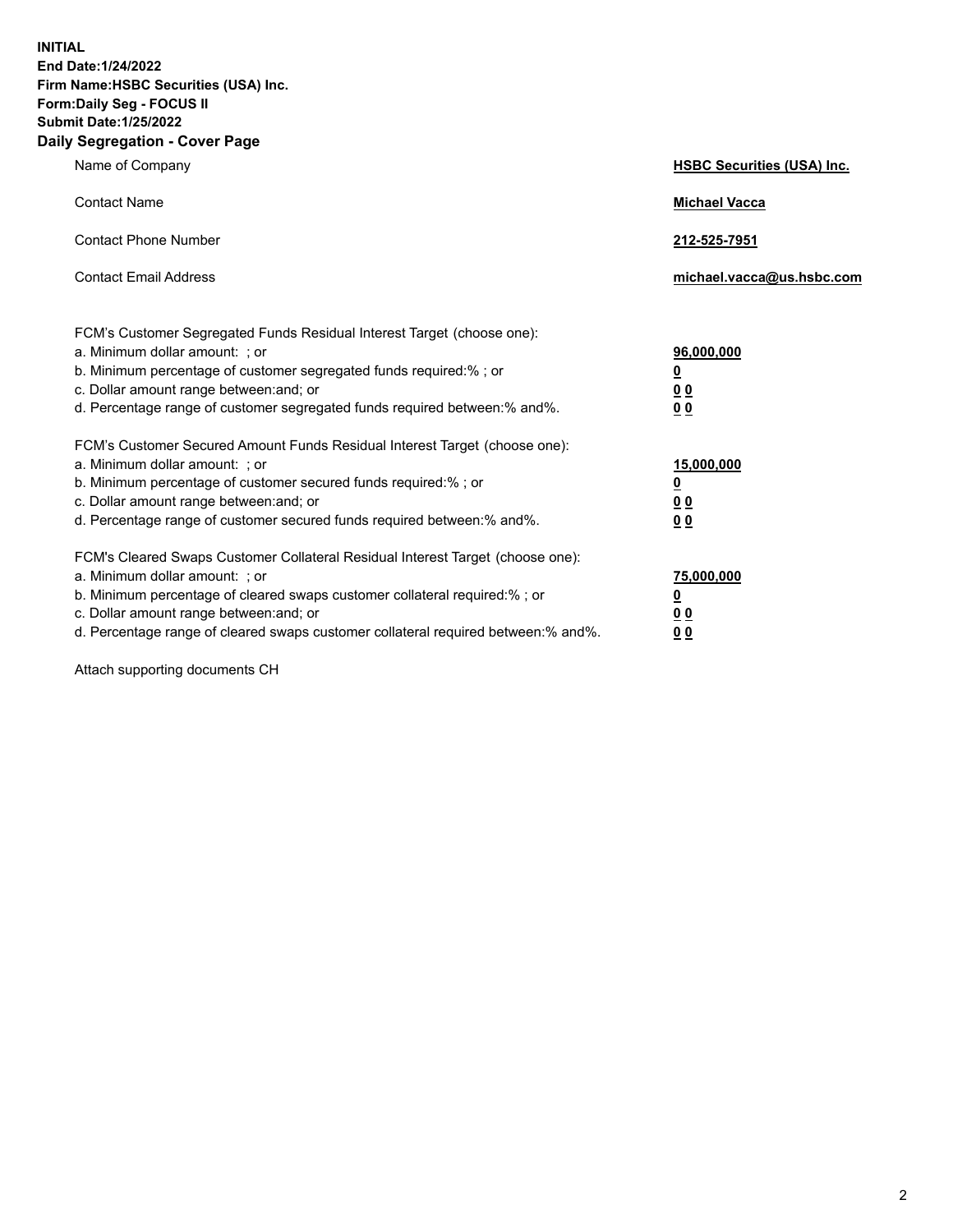**INITIAL End Date:1/24/2022 Firm Name:HSBC Securities (USA) Inc. Form:Daily Seg - FOCUS II Submit Date:1/25/2022 Daily Segregation - Secured Amounts** Foreign Futures and Foreign Options Secured Amounts Amount required to be set aside pursuant to law, rule or regulation of a foreign government or a rule of a self-regulatory organization authorized thereunder **0** [7305] 1. Net ledger balance - Foreign Futures and Foreign Option Trading - All Customers A. Cash **145,717,339** [7315] B. Securities (at market) **22,997,696** [7317] 2. Net unrealized profit (loss) in open futures contracts traded on a foreign board of trade **-42,393,346** [7325] 3. Exchange traded options a. Market value of open option contracts purchased on a foreign board of trade **0** [7335] b. Market value of open contracts granted (sold) on a foreign board of trade **0** [7337] 4. Net equity (deficit) (add lines 1. 2. and 3.) **126,321,689** [7345] 5. Account liquidating to a deficit and account with a debit balances - gross amount **1,058,712** [7351] Less: amount offset by customer owned securities **-1,058,539** [7352] **173** [7354] 6. Amount required to be set aside as the secured amount - Net Liquidating Equity Method (add lines 4 and 5) **126,321,862** [7355] 7. Greater of amount required to be set aside pursuant to foreign jurisdiction (above) or line 6. **126,321,862** [7360] FUNDS DEPOSITED IN SEPARATE REGULATION 30.7 ACCOUNTS 1. Cash in banks A. Banks located in the United States **15,565,530** [7500] B. Other banks qualified under Regulation 30.7 **0** [7520] **15,565,530** [7530] 2. Securities A. In safekeeping with banks located in the United States **22,997,696** [7540] B. In safekeeping with other banks qualified under Regulation 30.7 **0** [7560] **22,997,696** [7570] 3. Equities with registered futures commission merchants A. Cash **0** [7580] B. Securities **0** [7590] C. Unrealized gain (loss) on open futures contracts **0** [7600] D. Value of long option contracts **0** [7610] E. Value of short option contracts **0** [7615] **0** [7620] 4. Amounts held by clearing organizations of foreign boards of trade A. Cash **0** [7640] B. Securities **0** [7650] C. Amount due to (from) clearing organization - daily variation **0** [7660] D. Value of long option contracts **0** [7670] E. Value of short option contracts **0** [7675] **0** [7680] 5. Amounts held by members of foreign boards of trade A. Cash **169,922,186** [7700] B. Securities **0** [7710] C. Unrealized gain (loss) on open futures contracts **-42,393,346** [7720] D. Value of long option contracts **0** [7730]

- E. Value of short option contracts **0** [7735] **127,528,840** [7740]
- 6. Amounts with other depositories designated by a foreign board of trade **0** [7760]
- 7. Segregated funds on hand **0** [7765]
- 8. Total funds in separate section 30.7 accounts **166,092,066** [7770]
- 9. Excess (deficiency) Set Aside for Secured Amount (subtract line 7 Secured Statement Page 1 from Line 8)
- 10. Management Target Amount for Excess funds in separate section 30.7 accounts **15,000,000** [7780]
- 11. Excess (deficiency) funds in separate 30.7 accounts over (under) Management Target **24,770,204** [7785]

**39,770,204** [7380]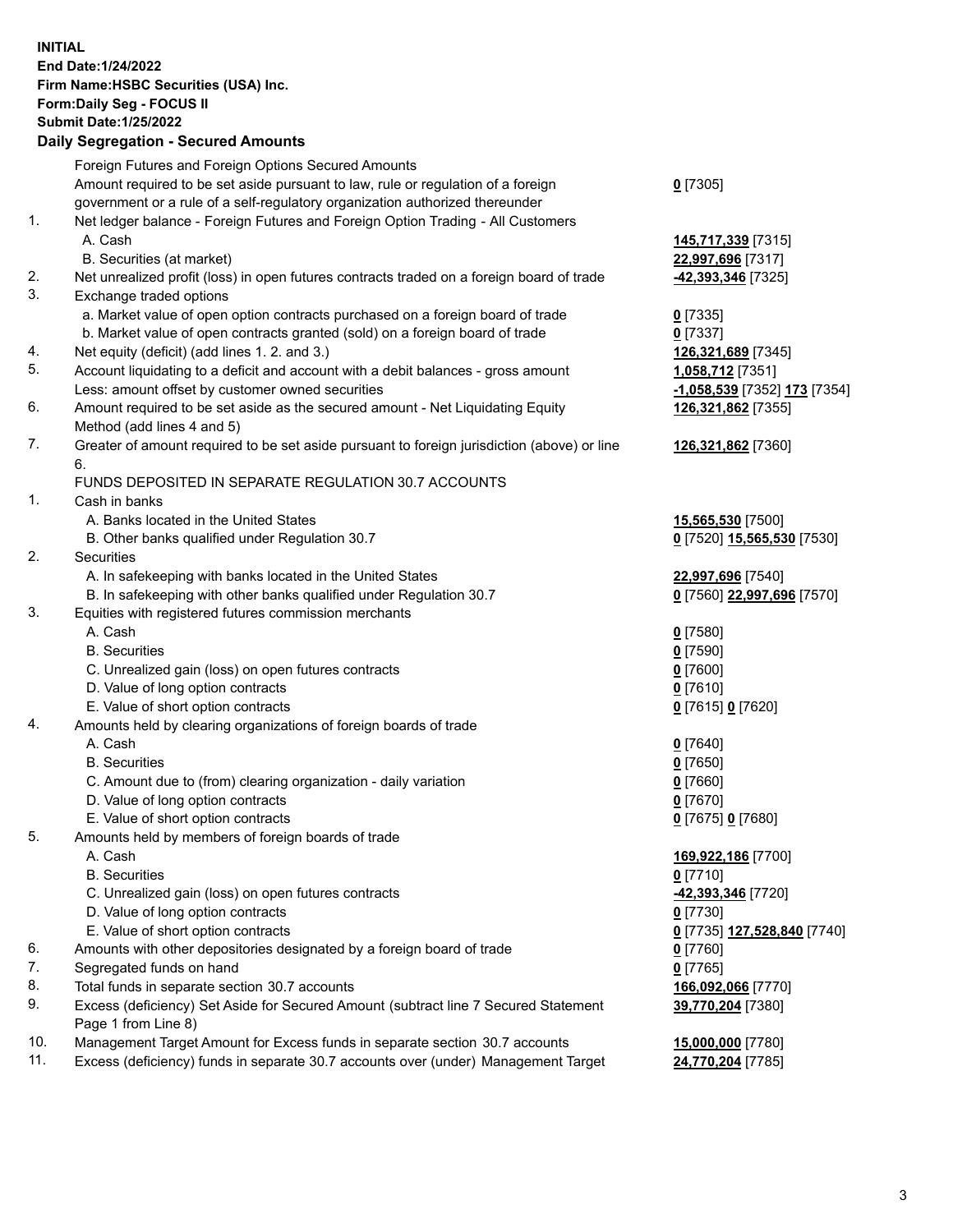**INITIAL End Date:1/24/2022 Firm Name:HSBC Securities (USA) Inc. Form:Daily Seg - FOCUS II Submit Date:1/25/2022 Daily Segregation - Segregation Statement** SEGREGATION REQUIREMENTS(Section 4d(2) of the CEAct) 1. Net ledger balance A. Cash **4,107,597,983** [7010] B. Securities (at market) **949,212,004** [7020] 2. Net unrealized profit (loss) in open futures contracts traded on a contract market **-1,743,948,460** [7030] 3. Exchange traded options A. Add market value of open option contracts purchased on a contract market **1,024,714,602** [7032] B. Deduct market value of open option contracts granted (sold) on a contract market **-358,709,697** [7033] 4. Net equity (deficit) (add lines 1, 2 and 3) **3,978,866,432** [7040] 5. Accounts liquidating to a deficit and accounts with debit balances - gross amount **1,093,933** [7045] Less: amount offset by customer securities **-1,093,933** [7047] **0** [7050] 6. Amount required to be segregated (add lines 4 and 5) **3,978,866,432** [7060] FUNDS IN SEGREGATED ACCOUNTS 7. Deposited in segregated funds bank accounts A. Cash **19,553,220** [7070] B. Securities representing investments of customers' funds (at market) **0** [7080] C. Securities held for particular customers or option customers in lieu of cash (at market) **16,604,904** [7090] 8. Margins on deposit with derivatives clearing organizations of contract markets A. Cash **1,565,652,930** [7100] B. Securities representing investments of customers' funds (at market) **0** [7110] C. Securities held for particular customers or option customers in lieu of cash (at market) **907,174,481** [7120] 9. Net settlement from (to) derivatives clearing organizations of contract markets **886,445,967** [7130] 10. Exchange traded options A. Value of open long option contracts **1,024,714,602** [7132] B. Value of open short option contracts **-358,709,697** [7133] 11. Net equities with other FCMs A. Net liquidating equity **-512,446** [7140] B. Securities representing investments of customers' funds (at market) **0** [7160] C. Securities held for particular customers or option customers in lieu of cash (at market) **23,597,656** [7170] 12. Segregated funds on hand **1,834,963** [7150] 13. Total amount in segregation (add lines 7 through 12) **4,086,356,580** [7180] 14. Excess (deficiency) funds in segregation (subtract line 6 from line 13) **107,490,148** [7190] 15. Management Target Amount for Excess funds in segregation **96,000,000** [7194]

16. Excess (deficiency) funds in segregation over (under) Management Target Amount Excess

**11,490,148** [7198]